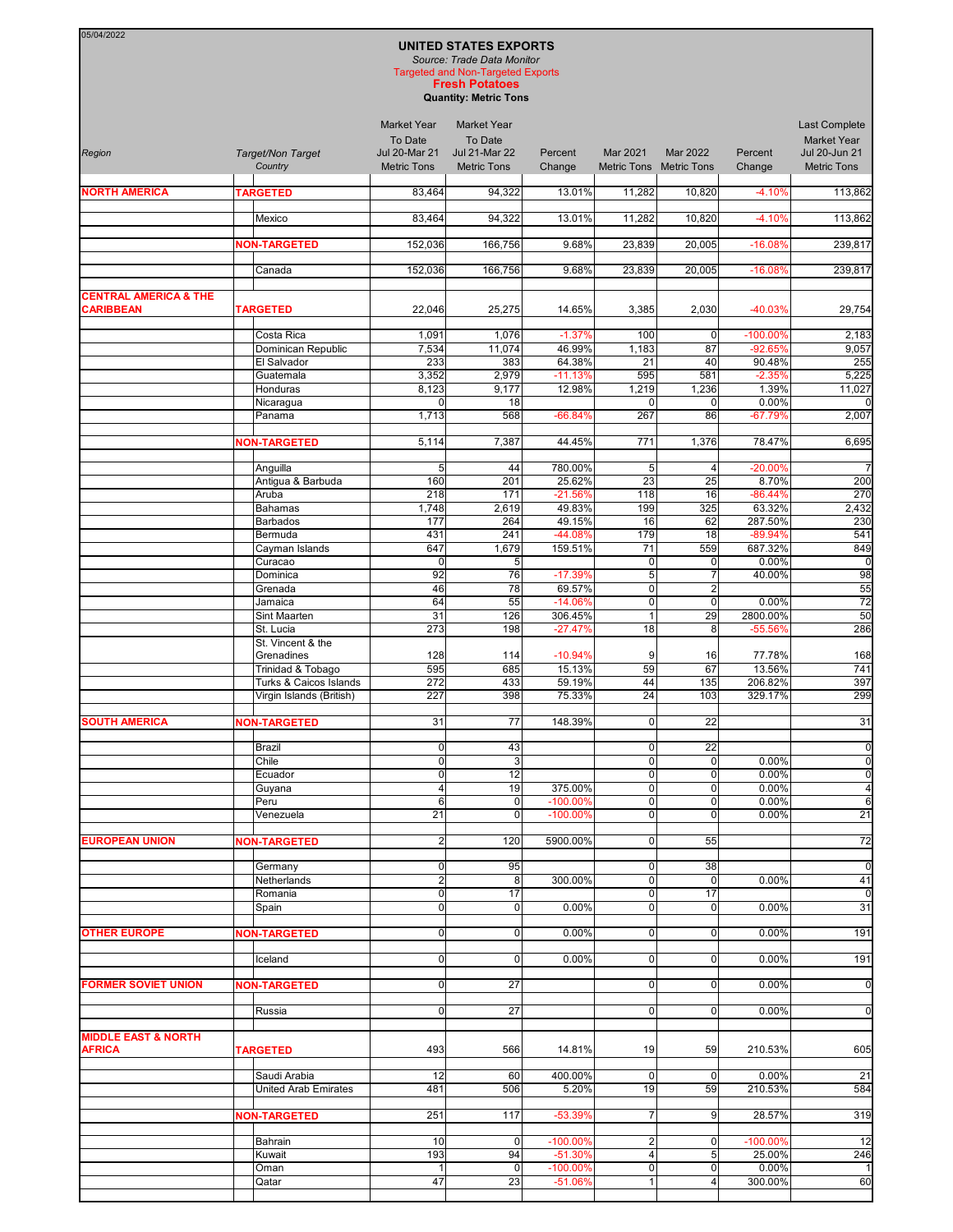## **UNITED STATES EXPORTS** *Source: Trade Data Monitor*

05/04/2022

**Fresh Potatoes** Targeted and Non-Targeted Exports

**Quantity: Metric Tons**

| Region                         | Target/Non Target<br>Country | <b>Market Year</b><br>To Date<br><b>Jul 20-Mar 21</b><br><b>Metric Tons</b> | <b>Market Year</b><br>To Date<br><b>Jul 21-Mar 22</b><br><b>Metric Tons</b> | Percent<br>Change      | <b>Mar 2021</b><br><b>Metric Tons</b> | <b>Mar 2022</b><br><b>Metric Tons</b> | Percent<br>Change  | <b>Last Complete</b><br><b>Market Year</b><br>Jul 20-Jun 21<br><b>Metric Tons</b> |
|--------------------------------|------------------------------|-----------------------------------------------------------------------------|-----------------------------------------------------------------------------|------------------------|---------------------------------------|---------------------------------------|--------------------|-----------------------------------------------------------------------------------|
| <b>SUB-SAHARAN AFRICA</b>      | <b>NON-TARGETED</b>          | 95                                                                          | $\Omega$                                                                    | $-100.00\%$            | $\overline{0}$                        | $\Omega$                              | 0.00%              | 144                                                                               |
|                                |                              |                                                                             |                                                                             |                        |                                       |                                       |                    |                                                                                   |
|                                | Mayotte                      | 19                                                                          | $\Omega$                                                                    | $-100.00%$             | $\overline{0}$                        | 0                                     | 0.00%              | 19                                                                                |
|                                | Sao Tome & Principe          | $\Omega$                                                                    | $\Omega$                                                                    | 0.00%                  | $\overline{0}$                        | $\Omega$                              | 0.00%              | 10                                                                                |
|                                | South Sudan                  | 39                                                                          | $\overline{0}$                                                              | $-100.00%$             | $\overline{0}$                        | $\mathbf 0$                           | 0.00%              | 78                                                                                |
|                                | Tanzania                     | 37                                                                          | $\Omega$                                                                    | $-100.00%$             | $\Omega$                              | 0                                     | 0.00%              | $\overline{37}$                                                                   |
|                                |                              |                                                                             |                                                                             |                        |                                       |                                       |                    |                                                                                   |
| <b>ASIA</b>                    | <b>TARGETED</b>              | 106,163                                                                     | 112,879                                                                     | 6.33%                  | 8,579                                 | 8,673                                 | 1.10%              | 130,070                                                                           |
|                                |                              |                                                                             |                                                                             |                        |                                       |                                       |                    |                                                                                   |
|                                | China                        | 115                                                                         | 24                                                                          | $-79.13%$              | $\overline{0}$                        | $\mathbf 0$                           | 0.00%              | $\frac{115}{2}$                                                                   |
|                                | Indonesia                    | 964                                                                         | 2,160                                                                       | 124.07%                | $\Omega$                              | $\Omega$                              | 0.00%              | 998                                                                               |
|                                | Japan                        | 21,449                                                                      | 41,561                                                                      | 93.77%                 | 6,011                                 | 6,215                                 | 3.39%              | 36,929                                                                            |
|                                | Korea, South                 | 18,783                                                                      | 15,328                                                                      | $-18.39%$              | 904<br>471                            | 231<br>315                            | $-74.45%$          | 19,175                                                                            |
|                                | Malaysia                     | 7,172<br>$\Omega$                                                           | 8,480<br>$\Omega$                                                           | 18.24%<br>0.00%        | $\Omega$                              | $\Omega$                              | $-33.12%$<br>0.00% | 8,808<br>24                                                                       |
|                                | Myanmar                      | 11,198                                                                      |                                                                             | 3.75%                  | 607                                   | 1,452                                 | 139.21%            |                                                                                   |
|                                | <b>Philippines</b><br>Taiwan | 37,154                                                                      | 11,618<br>30,588                                                            | $-17.67%$              | 586                                   | 460                                   | $-21.50%$          | 13,614<br>41,056                                                                  |
|                                |                              | 4,666                                                                       | 2,653                                                                       |                        |                                       |                                       |                    |                                                                                   |
|                                | Thailand<br>Vietnam          | 4,662                                                                       | 467                                                                         | $-43.14%$<br>$-89.98%$ | $\Omega$<br>$\Omega$                  | $\mathbf 0$<br>$\Omega$               | 0.00%<br>0.00%     | 4,666<br>4,685                                                                    |
|                                |                              |                                                                             |                                                                             |                        |                                       |                                       |                    |                                                                                   |
|                                | <b>NON-TARGETED</b>          | 6,062                                                                       | 5,311                                                                       | $-12.39%$              | 599                                   | 571                                   | $-4.67%$           | 7,573                                                                             |
|                                |                              |                                                                             |                                                                             |                        |                                       |                                       |                    |                                                                                   |
|                                | Hong Kong                    | 2,919                                                                       | 2,211                                                                       | $-24.25%$              | 385                                   | 335                                   | $-12.99%$          | 3,304                                                                             |
|                                | Singapore                    | 3,143                                                                       | 3,100                                                                       | $-1.37%$               | 214                                   | 236                                   | 10.28%             | 4,269                                                                             |
|                                |                              |                                                                             |                                                                             |                        |                                       |                                       |                    |                                                                                   |
| <b>INDIAN SUBCONTINENT</b>     | <b>NON-TARGETED</b>          | 93                                                                          | 78                                                                          | $-16.13%$              | $\overline{0}$                        | $\mathbf 0$                           | 0.00%              | 93                                                                                |
|                                |                              |                                                                             |                                                                             |                        |                                       |                                       |                    |                                                                                   |
|                                | India                        | 93                                                                          | 78                                                                          | $-16.13%$              | $\overline{0}$                        | $\Omega$                              | 0.00%              | 93                                                                                |
| <b>OCEANIA</b>                 | <b>NON-TARGETED</b>          | 880                                                                         | 1,021                                                                       | 16.02%                 | 111                                   | 158                                   | 42.34%             | 1,016                                                                             |
|                                |                              |                                                                             |                                                                             |                        |                                       |                                       |                    |                                                                                   |
|                                | Australia                    | 150                                                                         | 28                                                                          | $-81.33%$              | $\Omega$                              | $\Omega$                              | 0.00%              | 150                                                                               |
|                                | French Polynesia             | 730                                                                         | 993                                                                         | 36.03%                 | 111                                   | 158                                   | 42.34%             | 866                                                                               |
| <b>TOTAL FOR UNITED STATES</b> |                              | 376,730                                                                     | 413,936                                                                     | 9.88%                  | 48,592                                | 43,778                                | $-9.91%$           | 530,242                                                                           |
|                                | <b>TARGETED</b>              |                                                                             |                                                                             | 9.84%                  | 23,265                                |                                       | $-7.23%$           |                                                                                   |
|                                | <b>NON-TARGETED</b>          | 212,166<br>164,564                                                          | 233,042<br>180,894                                                          | 9.92%                  | 25,327                                | 21,582<br>22,196                      | $-12.36%$          | 274,291<br>255,951                                                                |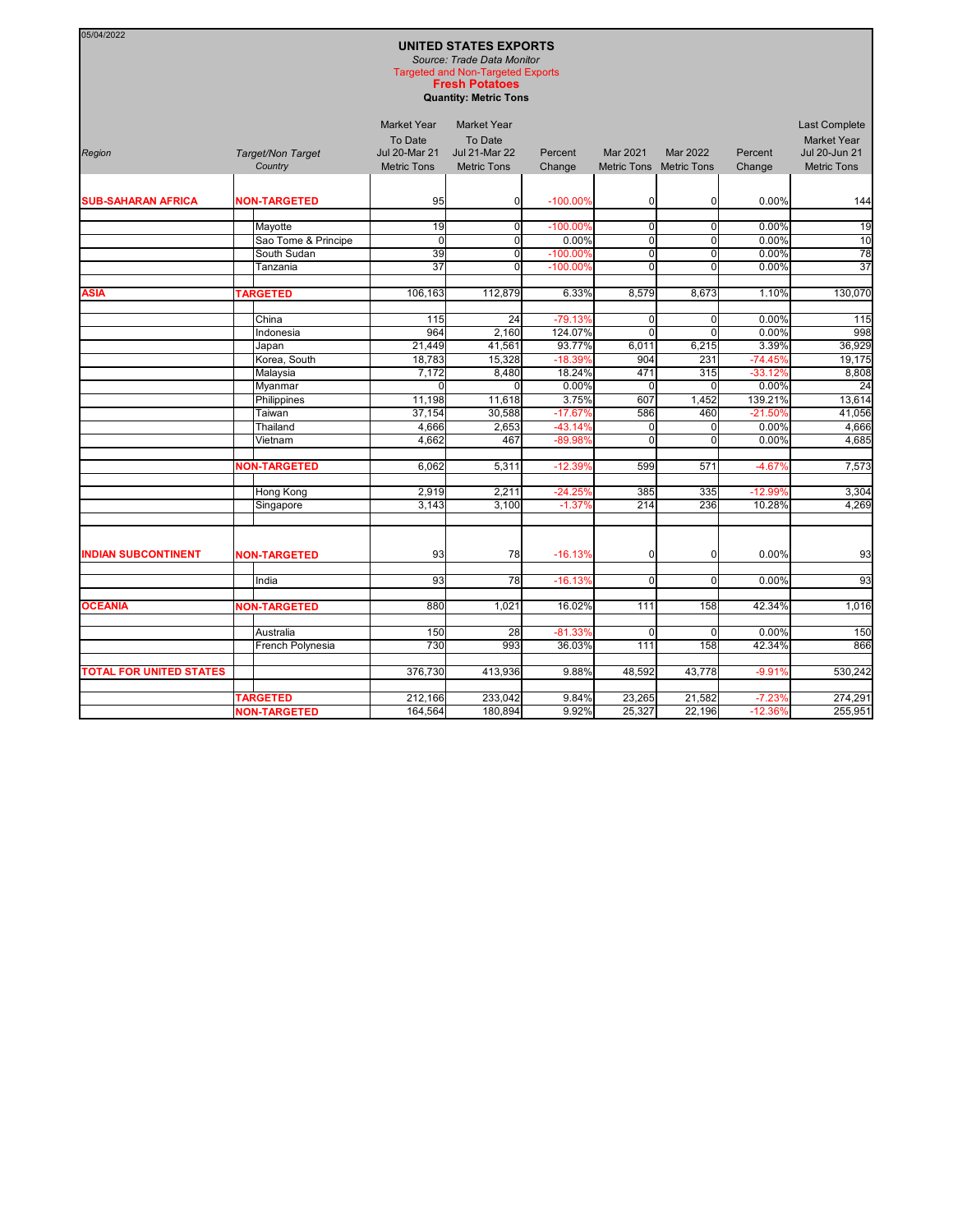| 05/04/2022<br><b>UNITED STATES EXPORTS</b><br>Source: Trade Data Monitor<br><b>Targeted and Non-Targeted Exports</b><br><b>Fresh Potatoes</b><br><b>Value: US Dollars</b> |  |                                             |                                                                            |                                                       |                       |                            |                     |                        |                                                             |
|---------------------------------------------------------------------------------------------------------------------------------------------------------------------------|--|---------------------------------------------|----------------------------------------------------------------------------|-------------------------------------------------------|-----------------------|----------------------------|---------------------|------------------------|-------------------------------------------------------------|
| Region                                                                                                                                                                    |  | Target/Non Target                           | <b>Market Year</b><br>To Date<br><b>Jul 20-Mar 21</b><br><b>US Dollars</b> | <b>Market Year</b><br>To Date<br><b>Jul 21-Mar 22</b> | Percent               | Mar 2021                   | Mar 2022            | Percent                | <b>Last Complete</b><br><b>Market Year</b><br>Jul 20-Jun 21 |
|                                                                                                                                                                           |  | Country                                     |                                                                            | <b>US Dollars</b>                                     | Change                | <b>US Dollars</b>          | <b>US Dollars</b>   | Change                 | <b>US Dollars</b>                                           |
| <b>NORTH AMERICA</b>                                                                                                                                                      |  | <b>TARGETED</b>                             | 41,562,258                                                                 | 50,549,718                                            | 21.62%                | 5,151,457                  | 6,412,855           | 24.49%                 | 55,144,126                                                  |
|                                                                                                                                                                           |  | Mexico                                      | 41,562,258                                                                 | 50,549,718                                            | 21.62%                | 5,151,457                  | 6,412,855           | 24.49%                 | 55,144,126                                                  |
|                                                                                                                                                                           |  | <b>NON-TARGETED</b>                         | 58,976,396                                                                 | 67,329,075                                            | 14.16%                | 6,008,500                  | 5,347,661           | $-11.00%$              | 91,238,077                                                  |
|                                                                                                                                                                           |  | Canada                                      | 58,976,396                                                                 | 67,329,075                                            | 14.16%                | 6,008,500                  | 5,347,661           | $-11.00%$              | 91,238,077                                                  |
| <b>CENTRAL AMERICA &amp; THE</b><br><b>CARIBBEAN</b>                                                                                                                      |  | <b>TARGETED</b>                             | 13,570,643                                                                 | 16,217,670                                            | 19.51%                | 2,088,741                  | 1,337,135           | -35.98%                | 18,305,051                                                  |
|                                                                                                                                                                           |  | Costa Rica                                  | 636,352                                                                    | 635,002                                               | $-0.21%$              | 58,974                     | $\mathbf 0$         | -100.00%               | 1,255,810                                                   |
|                                                                                                                                                                           |  | Dominican Republic<br>El Salvador           | 4,703,135<br>219,558                                                       | 7,161,856<br>236,560                                  | 52.28%<br>7.74%       | 770,728<br>25,630          | 57,822<br>22,792    | $-92.50%$<br>$-11.07%$ | 5,708,451<br>233,278                                        |
|                                                                                                                                                                           |  | Guatemala                                   | 2,008,827                                                                  | 1,920,138                                             | $-4.41%$              | 353,472                    | 378,144             | 6.98%                  | 3,102,190                                                   |
|                                                                                                                                                                           |  | Honduras                                    | 5,159,700                                                                  | 5,853,303                                             | 13.44%                | 765,993                    | 791,469             | 3.33%                  | 6,975,423                                                   |
|                                                                                                                                                                           |  | Nicaragua<br>Panama                         | 0<br>843,071                                                               | 7,800<br>403.011                                      | $-52.20%$             | $\Omega$<br>113,944        | 86,908              | 0.00%<br>$-23.73%$     | 1,029,899                                                   |
|                                                                                                                                                                           |  | <b>NON-TARGETED</b>                         | 4,847,234                                                                  | 6,780,441                                             | 39.88%                | 608,245                    | 1,142,570           | 87.85%                 | 6,318,518                                                   |
|                                                                                                                                                                           |  | Anguilla                                    | 5,198                                                                      | 62,272                                                | 1098.00%              | 5,198                      | 5,303               | 2.02%                  | 7,779                                                       |
|                                                                                                                                                                           |  | Antigua & Barbuda                           | 168,488                                                                    | 238,618                                               | 41.62%                | 20,428                     | 31,996              | 56.63%                 | 204,970                                                     |
|                                                                                                                                                                           |  | Aruba                                       | 180,959                                                                    | 199,474                                               | 10.23%                | 56,871                     | 22,893              | -59.75%                | 231,912                                                     |
|                                                                                                                                                                           |  | <b>Bahamas</b>                              | 1,451,126                                                                  | 2,131,386                                             | 46.88%                | 159,984                    | 351,978             | 120.01%                | 2,004,105                                                   |
|                                                                                                                                                                           |  | Barbados                                    | 194,119                                                                    | 332,364                                               | 71.22%                | 16,411                     | 60,497              | 268.64%                | 238,867                                                     |
|                                                                                                                                                                           |  | Bermuda                                     | 358,827                                                                    | 260,875                                               | $-27.30%$             | 93,850                     | 15,800              | $-83.16%$              | 486,145                                                     |
|                                                                                                                                                                           |  | Cayman Islands<br>Curacao                   | 734,966<br>0                                                               | 1,299,307<br>9,523                                    | 76.78%                | 82,359<br>0                | 319,764<br>$\Omega$ | 288.26%<br>0.00%       | 963,127                                                     |
|                                                                                                                                                                           |  | Dominica                                    | 87,828                                                                     | 81,113                                                | $-7.65%$              | 3,450                      | 8,876               | 157.28%                | 93,776                                                      |
|                                                                                                                                                                           |  | Grenada                                     | 45,197                                                                     | 88,750                                                | 96.36%                | $\Omega$                   | 3,604               |                        | 53,255                                                      |
|                                                                                                                                                                           |  | Jamaica                                     | 28,000                                                                     | 41,367                                                | 47.74%                | $\Omega$                   | $\Omega$            | 0.00%                  | 31,487                                                      |
|                                                                                                                                                                           |  | Sint Maarten<br>St. Lucia                   | 50,241<br>229,930                                                          | 161,361<br>218,950                                    | 221.17%<br>$-4.78%$   | 3,223<br>14,935            | 39,530<br>10,920    | 1126.50%<br>$-26.88%$  | 63,833<br>241,669                                           |
|                                                                                                                                                                           |  | St. Vincent & the                           |                                                                            |                                                       |                       |                            |                     |                        |                                                             |
|                                                                                                                                                                           |  | Grenadines<br>Trinidad & Tobago             | 132,534<br>628,000                                                         | 121,172<br>586.407                                    | $-8.57%$<br>$-6.62%$  | 7,438<br>74,377            | 21,105<br>58,012    | 183.75%<br>$-22.00%$   | 169,907<br>796,124                                          |
|                                                                                                                                                                           |  | Turks & Caicos Islands                      | 298,401                                                                    | 444,440                                               | 48.94%                | 46,969                     | 84,968              | 80.90%                 | 407,188                                                     |
|                                                                                                                                                                           |  | Virgin Islands (British)                    | 253,420                                                                    | 503,062                                               | 98.51%                | 22,752                     | 107,324             | 371.71%                | 324,374                                                     |
| <b>SOUTH AMERICA</b>                                                                                                                                                      |  | <b>NON-TARGETED</b>                         | 20,797                                                                     | 48,390                                                | 132.68%               | $\Omega$                   | 9,576               |                        | 20,797                                                      |
|                                                                                                                                                                           |  | Brazil                                      | $\overline{0}$                                                             | 18,704                                                |                       | $\overline{0}$             | 9,576               |                        | C                                                           |
|                                                                                                                                                                           |  | Chile                                       | $\overline{0}$                                                             | 2,800                                                 |                       | $\Omega$                   |                     | 0.00%                  | $\mathsf{C}$                                                |
|                                                                                                                                                                           |  | Ecuador<br>Guyana                           | $\mathbf 0$<br>8,683                                                       | 5,407<br>21,479                                       | 147.37%               | $\mathbf 0$<br>$\mathbf 0$ | 0<br>0              | 0.00%<br>0.00%         | $\epsilon$<br>8,683                                         |
|                                                                                                                                                                           |  | Peru                                        | 2,863                                                                      | $\overline{0}$                                        | $-100.00%$            | $\mathbf 0$                | 0                   | 0.00%                  | 2,863                                                       |
|                                                                                                                                                                           |  | Venezuela                                   | 9,251                                                                      | $\overline{0}$                                        | -100.00%              | $\mathbf 0$                | 0                   | 0.00%                  | 9,251                                                       |
| <b>EUROPEAN UNION</b>                                                                                                                                                     |  | <b>NON-TARGETED</b>                         | 2,581                                                                      | 63,729                                                | 2369.16%              | $\mathbf 0$                | 25,021              |                        | 46,230                                                      |
|                                                                                                                                                                           |  | Germany<br>Netherlands                      | $\mathbf 0$<br>2,581                                                       | 45,257<br>10,922                                      | 323.17%               | $\mathbf 0$<br>$\mathbf 0$ | 17,471              | 0.00%                  | 32,449                                                      |
|                                                                                                                                                                           |  | Romania                                     | 0                                                                          | 7,550                                                 |                       | $\mathbf 0$                | 7,550               |                        |                                                             |
|                                                                                                                                                                           |  | Spain                                       | $\mathbf 0$                                                                | $\overline{0}$                                        | 0.00%                 | $\mathbf 0$                | $\Omega$            | 0.00%                  | 13,781                                                      |
| <b>OTHER EUROPE</b>                                                                                                                                                       |  | <b>NON-TARGETED</b>                         | $\overline{0}$                                                             | $\overline{0}$                                        | 0.00%                 | $\overline{0}$             | 0                   | 0.00%                  | 84,044                                                      |
|                                                                                                                                                                           |  | Iceland                                     | $\mathbf 0$                                                                | $\overline{0}$                                        | 0.00%                 | $\mathbf 0$                | 0                   | 0.00%                  | 84,044                                                      |
| <b>FORMER SOVIET UNION</b>                                                                                                                                                |  | <b>NON-TARGETED</b>                         | $\mathbf 0$                                                                | 12,121                                                |                       | $\mathbf 0$                | 0                   | 0.00%                  | $\mathsf{C}$                                                |
|                                                                                                                                                                           |  | Russia                                      | 0                                                                          | 12,121                                                |                       | $\mathbf 0$                | 0                   | 0.00%                  | $\mathcal{C}$                                               |
|                                                                                                                                                                           |  |                                             |                                                                            |                                                       |                       |                            |                     |                        |                                                             |
| <b>MIDDLE EAST &amp; NORTH</b><br><b>AFRICA</b>                                                                                                                           |  | <b>TARGETED</b>                             | 415,057                                                                    | 499,142                                               | 20.26%                | 18,530                     | 68,656              | 270.51%                | 499,201                                                     |
|                                                                                                                                                                           |  | Saudi Arabia<br><b>United Arab Emirates</b> | 38,620<br>376,437                                                          | 43,414<br>455,728                                     | 12.41%<br>21.06%      | $\Omega$<br>18,530         | 0<br>68,656         | 0.00%<br>270.51%       | 45,493<br>453,708                                           |
|                                                                                                                                                                           |  |                                             |                                                                            |                                                       |                       |                            |                     |                        |                                                             |
|                                                                                                                                                                           |  | <b>NON-TARGETED</b>                         | 428,272                                                                    | 193,451                                               | $-54.83%$             | 16,161                     | 13,215              | $-18.23%$              | 526,456                                                     |
|                                                                                                                                                                           |  | Bahrain<br>Kuwait                           | 26,511<br>339,423                                                          | $\overline{0}$<br>143,389                             | $-100.00%$<br>-57.76% | 5,200<br>7,839             | 0<br>7,765          | -100.00%<br>$-0.94%$   | 29,221<br>402,474                                           |
|                                                                                                                                                                           |  | Oman                                        | 3,200                                                                      |                                                       | -100.00%              |                            |                     | 0.00%                  | 3,200                                                       |
|                                                                                                                                                                           |  | Qatar                                       | 59,138                                                                     | 50,062                                                | $-15.35%$             | 3,122                      | 5,450               | 74.57%                 | 91,561                                                      |